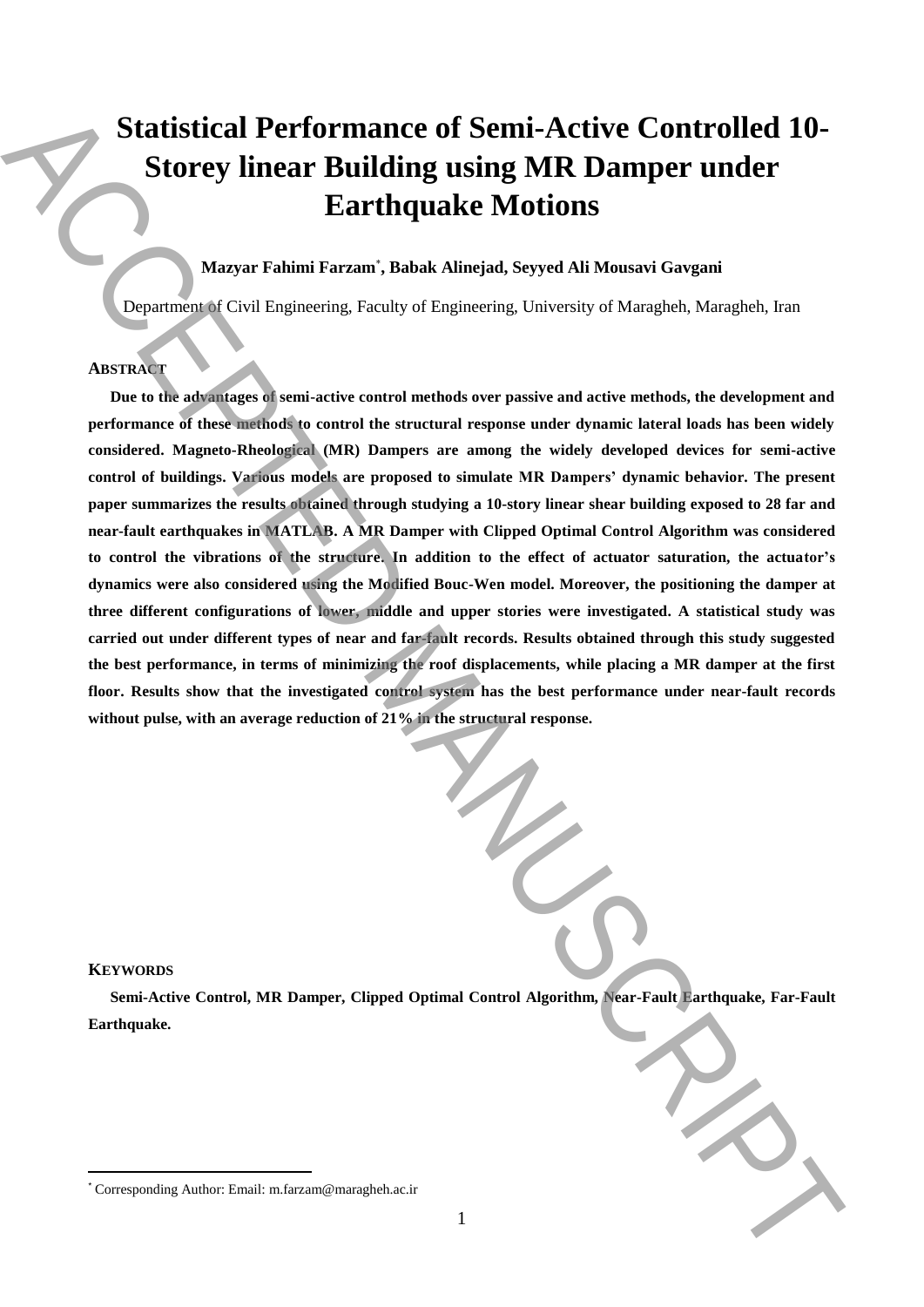### **1. Introduction**

The use of passive control devices is already a wellappreciated and common practice among different control approaches, and many studies have tackled this topic. Despite their widespread use, the performance of passive control methods needs to be improved due to incompatibility issues and their deficiency under wide band excitations [1]. Active control is also rejected by some researchers because of its disadvantages. The well-known shortcomings of these systems are their high energy consumption, possible power failure during operation, as well as the possibility of unstable structures due to adding energy in the structure [2]. The idea of employing semi-active dampers for car suspension systems was first emerged in the 1970s, [3]. In fact, the semi-active control system is a development of a passive control system; however, it has compatibility to adjust its parameters based on input vibrations. additionally, active control approaches require a large power source (from tens of kilowatts to several megawatts) while semi-active control methods require a small amount of power (up to a few watts and on the order of a normal battery) [4]. **1.** have not denote it interests in the system of the based of the system of the system of the system of the system of the system of the system of the system of the system of the system of the system of the system of the

In this numerical study, a linear model of a benchmark 10-storey shear building is semi-actively controlled by MR damper under 28 earthquake records. Clipped Optimal Control (COC) algorithm is employed to calculate the control force, and linear quadratic regulator algorithm is employed to calculate the optimum control force.

To distinguish this research from previous studies, statistical seismic performance assessment of the MR damper under real records is studied while many different aspects are considered simultaneously as summarized below. (1) Using a good number of records with different features (28 records with 4 different properties) for statistical seismic performance assessment of MR damper to control different structural responses. (2) Since conventional methods of processing ground motions (filtering and base line correction) eliminate the fling step (FS) effect, unprocessed records are used. (3) The actuator dynamic is taken into account. (4) Saturation of the control force is included as one of the limitations of implementing active and semi-active control systems. (5) Three different configurations for the damper placement at building height are investigated to determine the effect of damper location on its performance. (6) The dimensionless answers are reported so that they can be generalized to different numerical problems.

#### **2. Modeling and analysis**

A well-known 10-storey shear building with the same mass, stiffness and damping for all stories is investigated as a numerical problem. The main frequency of the studied structure is 1.02 Hz. For the semi-active control of the above structure, a MR damper with 3kN capacity and modified Bouc-wen model is used. Furthermore, the well-studied COC algorithm is selected to calculate the required voltage. Three different alternatives are also examined to investigate the effect of damper location at building height on its control performance:

- Case I: MR damper at the 1<sup>st</sup> floor. (Lower floors).
- Case II: MR damper at the 5<sup>th</sup> floor. (Middle floors).
- Case III: MR damper at the last floor. (Upper floors).

The responses of COC controlled building are compared with the uncontrolled, Passive-On (P-ON) and Passive-Off (P-OFF) controlled buildings.

The steps for modeling the building and controlling its vibration in MATLAB and SIMULINK software are as follows: mass, stiffness and damping matrices are first defined and uncontrolled state-space matrices are formed afterwards. Consequently, uncontrolled structural response is obtained under different records by employing appropriate blocks in SIMULINK. Next, the state space matrices of the controlled structure are constructed based on the selected alternative of the MR damper location. Then, using linear quadratic regulator algorithm, the optimum force values are determined and compared with the force generated by the damper, thus calculating the required voltage for the MR damper at each moment. Finally, the control force is computed and applied to the structure by feeding the displacement and velocity of the stories and the calculated voltage to the controller.

# **3. Results and Discussion**

Fig. 1 presents the mean and standard deviation of the controlled to uncontrolled maximum roof displacements for the first alternative (i.e., damper at the first floor). Two near-fault record sets, i.e. with fling step and forward directivity (FD), are presented in this figure. Although the roof displacement is decreased appropriately under all applied record sets, the minimum roof displacement is calculated under near-